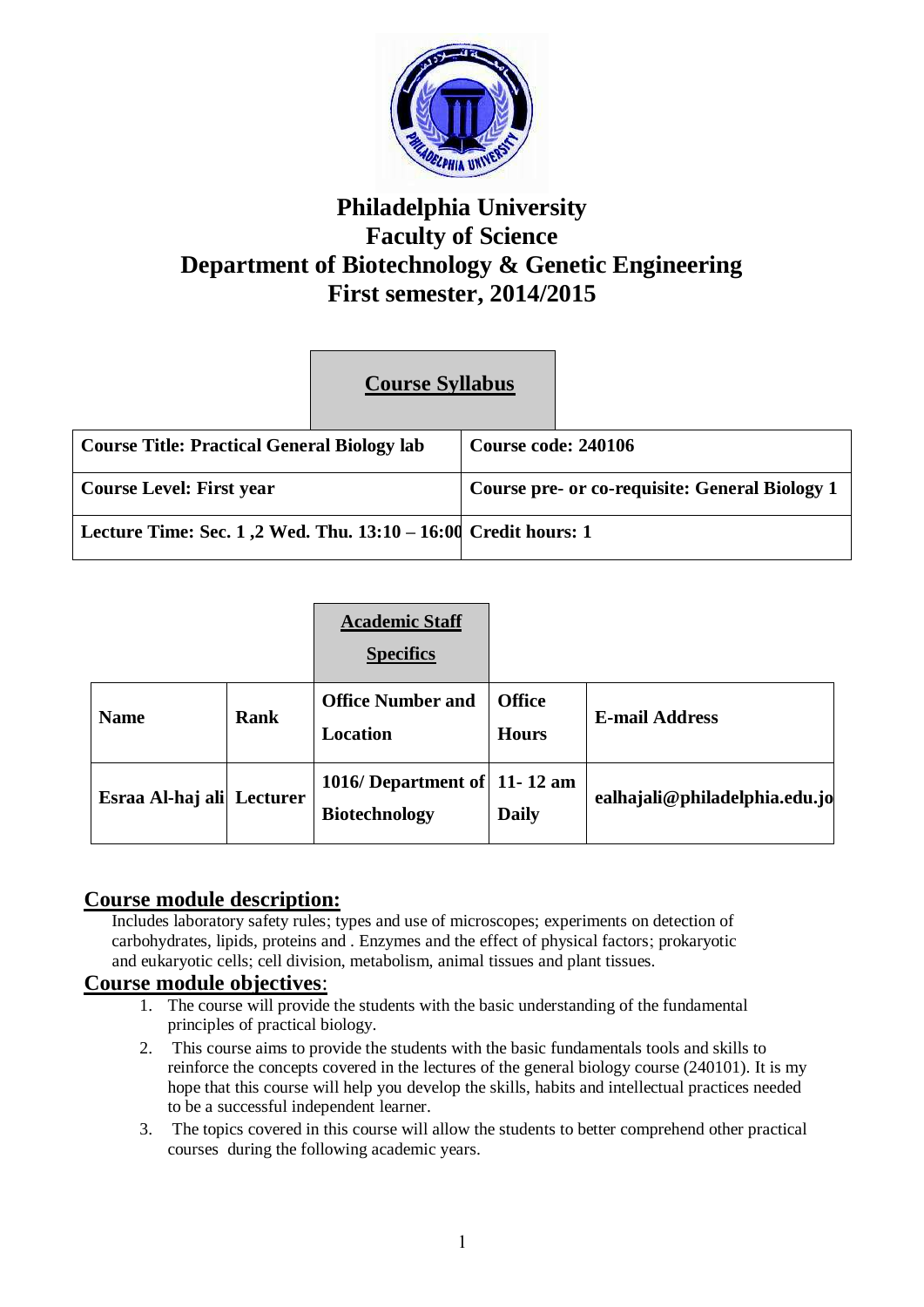# **Course/ module components:**

Lab Sheets will be provided during course

# **Teaching methods:**

Lectures, experiments, Result discussion, Reports, Tutorials, problemsolving, debate, etc.

# **Learning outcomes:**

#### **Knowledge and understanding**

*At the end of this module, student will be able to:*

- \* Follow and apply the laboratory safety rules during the laboratory time.
- \* Describe the characteristics and compounds that make up living things.
- \* Discuss how matter and energy are interrelated in photosynthesis and cell respiration.
- \* Identify key cell organelles and relate their function to their structure.
- \* compare and contrast mitosis and meiosis in terms of their goals and outcomes.

\*Gain knowledge of the anatomical structure of plants tissues .

\* Gain knowledge of the anatomical structures of animal tissues .

## **Assessment instruments**

- Short reports and/ or presentations, and/ or Short research projects
- Quizzes.
- Home works
- Final examination: 40 marks

| <b>Allocation of Marks</b>                                |             |  |
|-----------------------------------------------------------|-------------|--|
| <b>Assessment Instruments</b>                             | <b>Mark</b> |  |
| Midterm examination                                       | 30 %        |  |
| Final examination: 40 marks                               | 40%         |  |
| Reports, research projects, Quizzes, Home works, Projects | 30%         |  |
| Total                                                     | 100%        |  |

# **Documentation and academic honesty**

Documentation style (with illustrative examples)